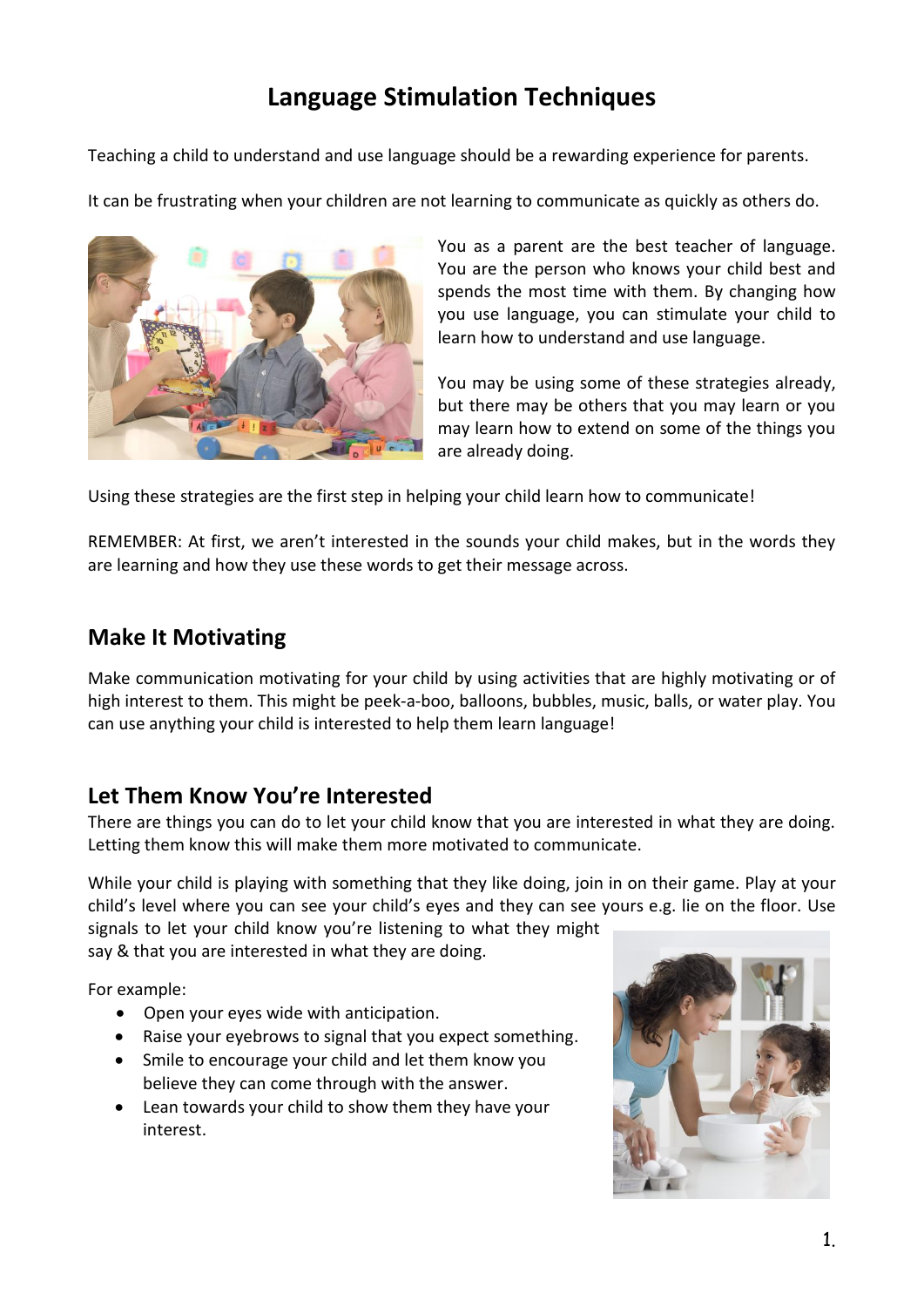#### 2.

# **Repeat, Repeat, Repeat**

#### Using repetitive phrases will help your child to learn what they mean and encourage them to say them as they anticipate what you will say. Repeat the same words or phrases during the same routines – for example, when your child is getting dressed you could say 'shirt *on*', 'pants *on*', shoes *on*'.

## **Wait & Listen**

Sometimes it takes children longer to communicate than it does for adults. Therefore they need more time to learn how to communicate in their own way.

It can be hard waiting for your child to communicate and it is sometimes much easier for us to help them by talking and answering for them. It is natural for parents to want to take over and help your child communicate, especially if it is hard for them to do.

However, if you want to help your child learn to use language, you need to give them a chance to do it on their own, in their own time and in their own way.

We also need to listen to what the child is saying with all our attention. By doing this, you can learn about what your child actually wants and needs and are also giving the child the encouragement and motivation to make communicating worthwhile!

#### **Give choices**

Choice making is important because it enables a child to have control over his or her environment. It also teaches the child that communication is for a reason, i.e. we communicate to express our needs and wants as well as our feelings.

If your child wants a drink, give them a choice of 2 drinks.

e.g. ask 'want milk or juice?' showing them the 2 choices and wait for your child to respond. If your child points to which one they want, you can say 'juice, want juice' and again wait for your child to respond.



Recognise any attempts your child makes to communicate as meaningful! Observe your child's body language, facial expressions and sounds – your child may be trying to communicate to you non-verbally. Don't be afraid to be enthusiastic. Praise any attempts that your child makes to communicate, making your praise specific to what they are doing.



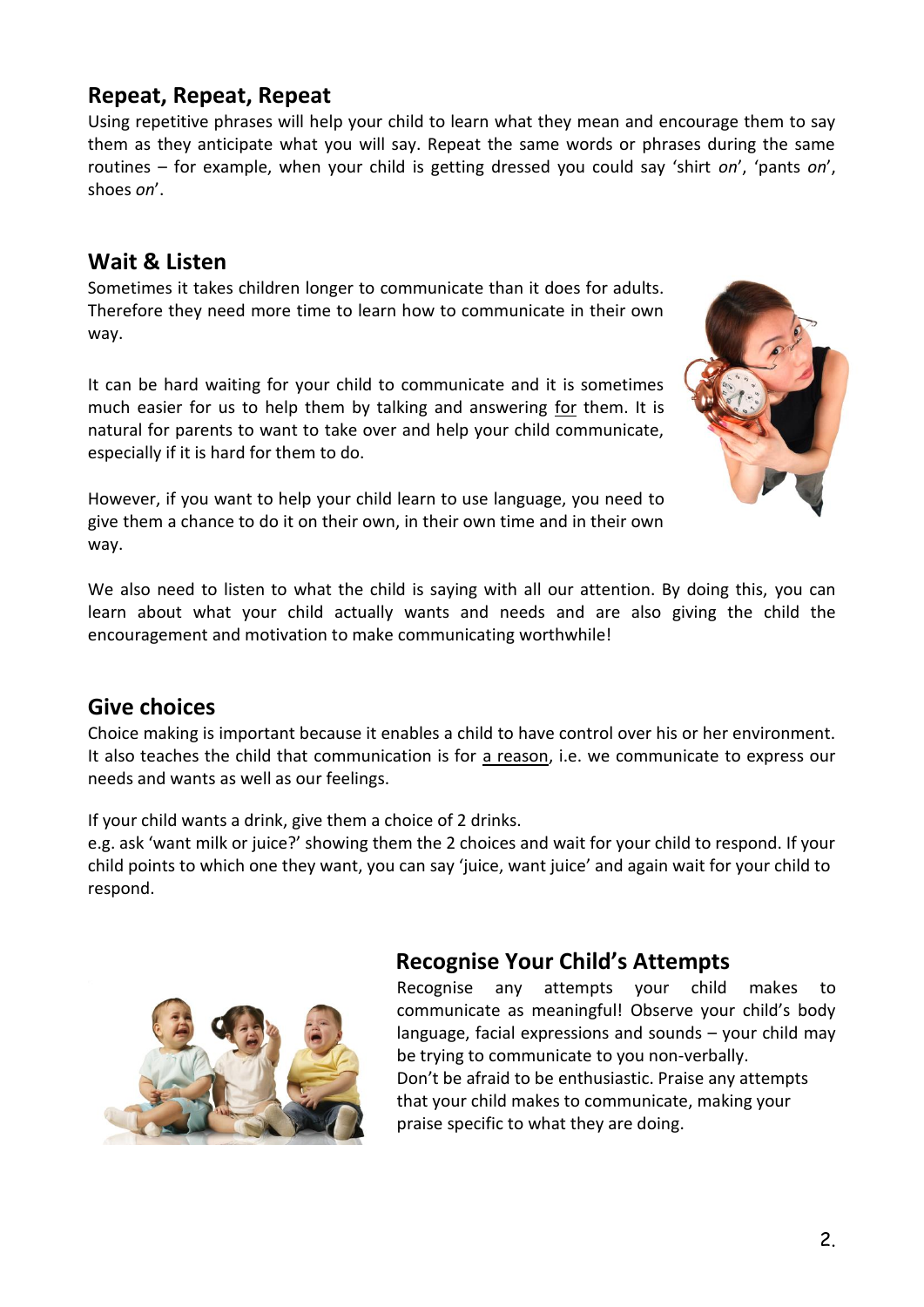# **Talk Simply**

Talk at your child's language level instead of your own language level - if your child is using 1-2 word sentences then use 1-2 word sentences when talking to your child.

Use only the 'key' or information words. For example, say 'want swing?' instead of 'Does Chris want to have a turn on the swing?' or "hat on" instead of "go and put your hat on".

Shortening sentences when talking to your child will:

- Help your child understand what you are saying to them more easily.
- Give your child a chance to repeat what you are saying.
- Help your child get more motivated to communicate.

This can be hard to do if you are used to talking at your level, but persist with this because it will help your child better understand and use language.

# **Use Visual Cues & Prompts**

Show your child what you want them to do. Some examples:

- If you want your child to sit down then you could point to the chair while saying 'sit down'
- If you want your child to wash his/her hands then you could rub your hands together while saying 'wash hands'
- If you want your child to come and eat, show them a food wrapper.

### **Imitate**

Imitate what your child says. Doing this will:

- Let your child know that you are interested in what they are saying
- Motivate your child to say it again!
- Reinforce to your child what your child has said

Imitating also teaches your child turn taking in conversations e.g. they say something, then you say something, and then it is their turn to talk again etc. If your child is saying sounds but not real words, when imitating you can model/add information to what they have said to help them learn more real words.



How to imitate:

- If your child is babbling you can imitate the sounds that they are saying then wait for your child to respond
- Copy your child's sounds & words e.g. if your child says 'uh' for 'up' you can say "uh, want up"
- Encourage your child to copy what you say e.g. 'up, billy say up' and praise any attempts your child makes to verbalise